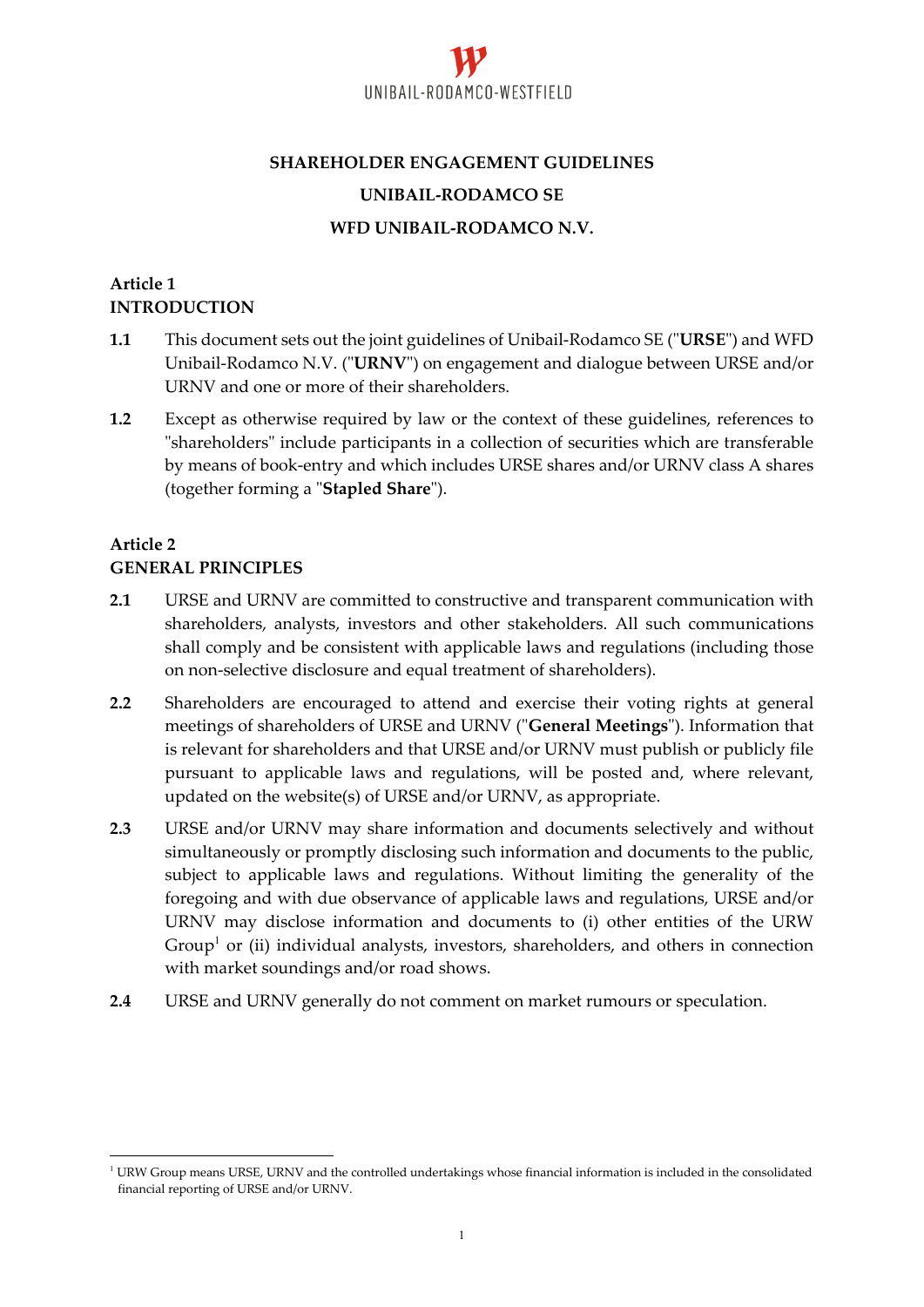## **Article 3 BILATERAL SHAREHOLDER ENGAGEMENT2**

- **3.1** Regular dialogue will take place within the URW Group, including between URSE and URNV.
- **3.2** Circumstances may occur when engagement with other shareholders could also be conducive to the interests of the URW Group and its business. Such engagement may be initiated by the URW Group or by shareholders, subject to any applicable "quiet period". Shareholders wishing to initiate engagement may contact the URW Groupʹs Investor Relations department (contact information available on URSEʹs and URNVʹs websites). The URW Group may decide not to engage and may terminate an engagement at any time.
- **3.3** In order to enable the URW Group to assess whether and how to engage, shareholders may be requested to provide in advance, and in writing (including by electronic means of communication), all relevant information regarding the purpose and topics of the dialogue as well as regarding the shareholder and its interest in the URW Group.
- **3.4** Interactions with shareholders will primarily be conducted and/or coordinated by the URW Groupʹs Investor Relations department. Where deemed appropriate by the URW Group for a particular shareholder engagement:
	- **a.** URSE may be represented by the URSE MB Chairman or the Group CFO (or such other individual as the URSE MB Chairman deems appropriate) or ‐ with respect to matters relating to corporate governance, remuneration of the management board of URSE (the "URSE MB") or the functioning of the URSE SB or URSE MB ‐ by the URSE SB Chairman (or such other individual as the URSE SB Chairman deems appropriate), and
	- **b.** URNV may be represented by the URNV SB Chairman (or such other individual as the URNV SB Chairman deems appropriate), or ‐ with respect to matters relating to corporate governance, remuneration of the management board of URNV (the "URNV MB") or the functioning of the URNV SB or URNV MB ‐ by the URNV senior independent director (or such other individual as the URNV SB deems appropriate).
- **3.5** URSE and URNV may involve such other directors, officers, employees and/or advisors in any shareholder dialogue as they deem appropriate.
- **3.6** The URSE SB and the URNV SB shall be regularly informed on the process and content of any relevant shareholder dialogue.

# **Article 4**

# **AMENDMENTS AND DEVIATIONS**

These guidelines may be amended, supplemented or revoked at any time and without prior notice by (i) the URSE MB and (ii) the URNV MB, with the approval of the URNV SB Chairman. URSE and URNV retain their right to deviate from these guidelines.

<sup>1</sup> 2 Including as referred to in the Dutch Corporate Governance Code.